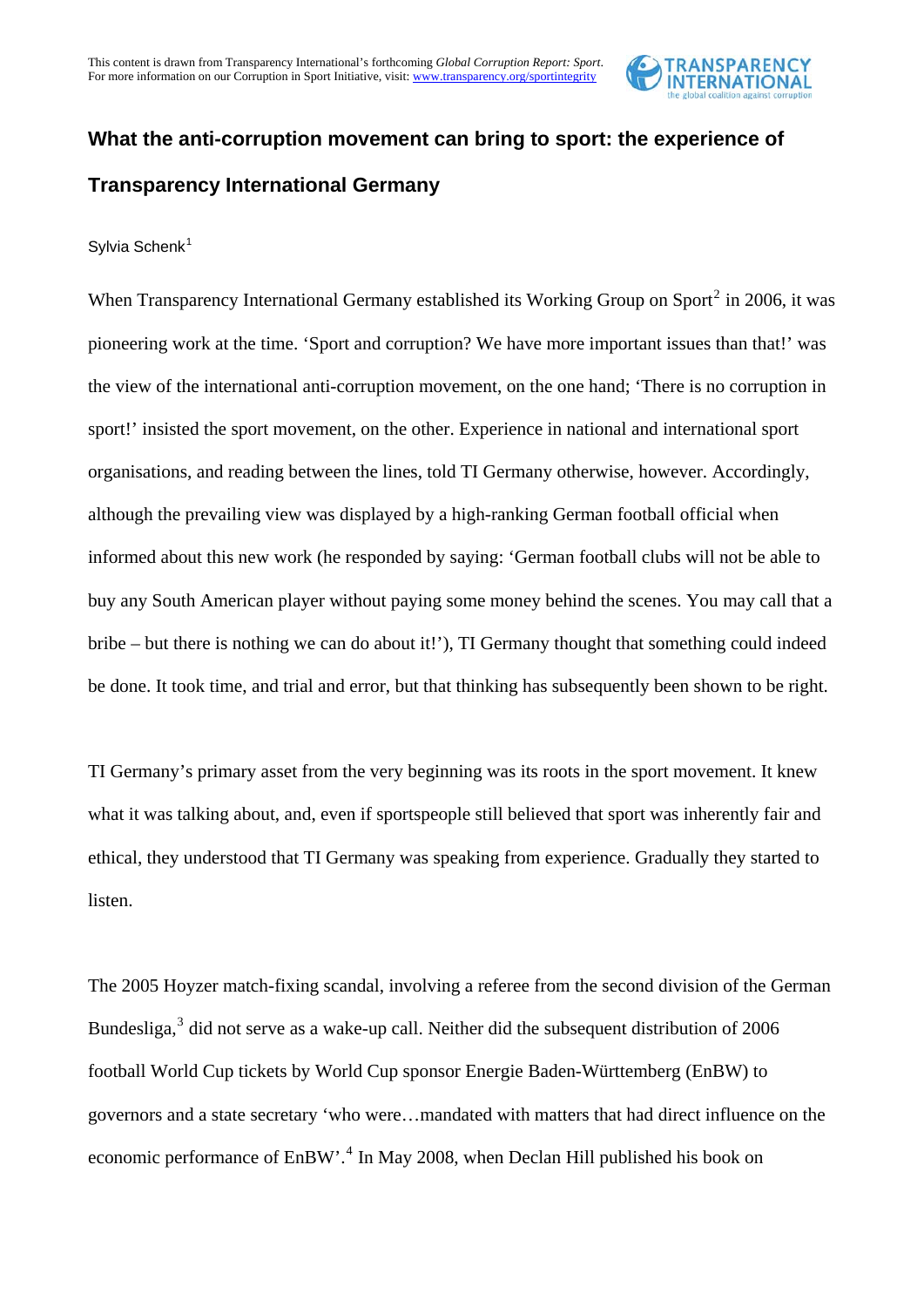international match-fixing, *The Fix: Soccer and Organized Crime*, the reaction in Germany – as in many other countries – was that its claims were largely exaggerated.<sup>[5](#page-4-4)</sup>

## **Match-fixing as an entry point**

In the meantime, TI Germany was developing its strategy in order to fight against corruption in sport. It seemed most promising to start with match-fixing: it was a single issue, easy to explain and understand, and it was becoming an increasingly prominent issue, especially at the international level.

TI Germany pointed to the obvious and important fact that no manipulation of a sporting competition can take place on the pitch without the involvement of sportspeople – above all, players and referees. It was not just about (organised) crime attacking sport from the outside; sport itself was part of the problem. Therefore, prevention, to be arranged by the sport organisations, had to be part of the solution. With this in mind, TI Germany was well prepared in 2009 when police in Bochum uncovered a criminal network that might have fixed as many as 300 matches in Europe.<sup>[6](#page-4-5)</sup> Following this news the German Bundestag, in December that year, organised a hearing on matchfixing and this specific case, inviting the Deutsche Fußball-Bund (DFB), the Deutsche Fußball Liga (DFL), the Early Warning System<sup>[7](#page-4-6)</sup> and TI Germany. As a result of the hearing TI Germany contacted the DFL with a proposal for a joint match-fixing prevention programme. TI Germany provided detailed inputs on the basis of its experience with compliance programmes and corruption prevention in the business sector, stressing the importance of awareness-raising, education and whistleblowing, and a pilot project was launched in September 2010.<sup>[8](#page-4-7)</sup>

In May 2011, following assistance by TI Germany with the tender and the selection process, the DFL established an ombudsman for sport;<sup>[9](#page-4-8)</sup> subsequently, in the summer and autumn of that year, it organised three pilot workshops on the prevention of match-fixing, with managers, coaches and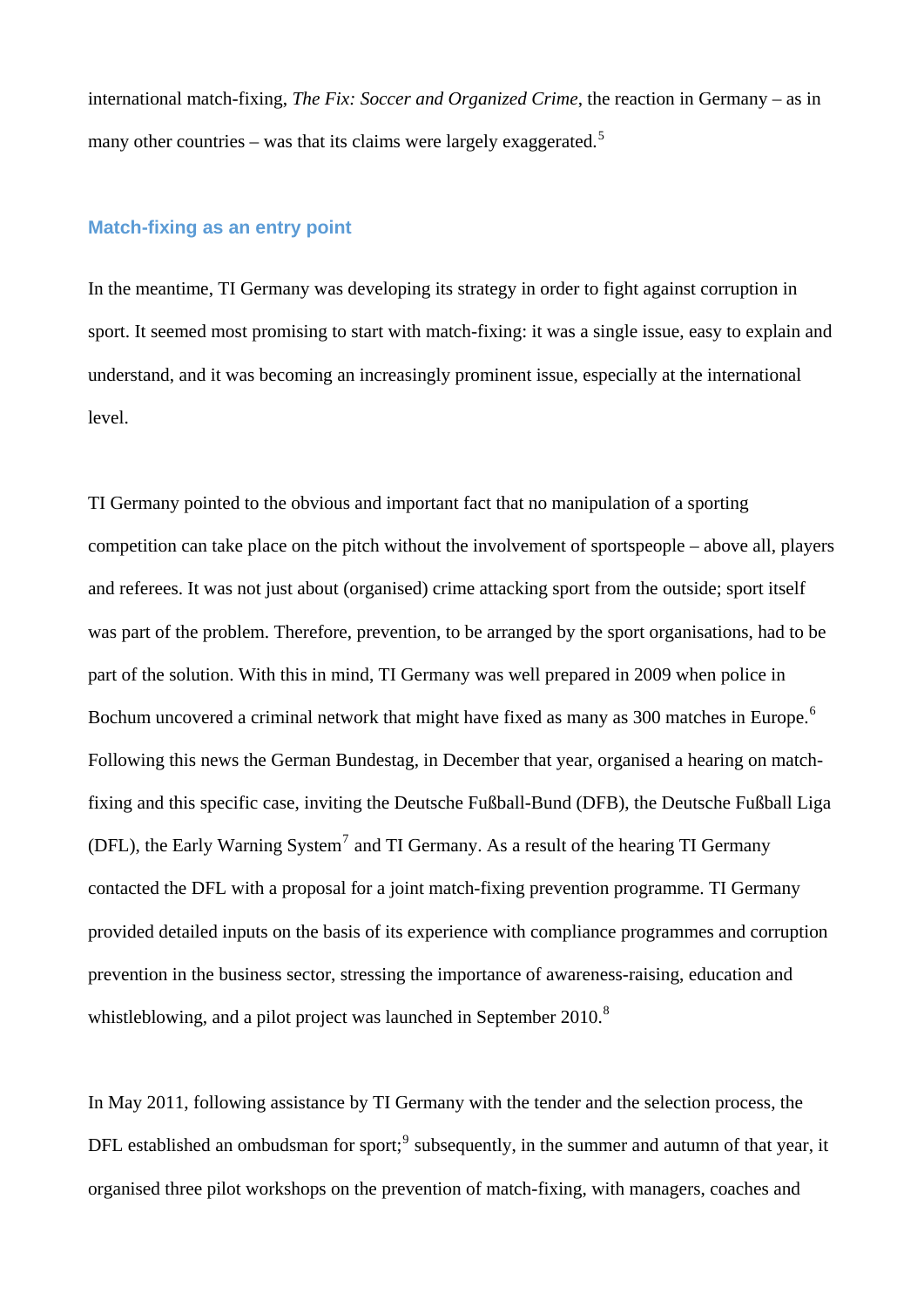players taking part.[10](#page-5-0) With the support of the DFL, TI Germany was invited to present its ideas at the General Assembly of the European Professional Football Leagues (EPFL) in October 2011. On the basis of this experience and its partnership-building, TI Germany then initiated an EU-funded match-fixing prevention project in 2012, at the International Secretariat of Transparency International, co-funded by DFL and the EPFL and extending across six European professional leagues (see Deborah Unger, Chapter X.X).<sup>[11](#page-5-1)</sup>

For Transparency International Germany, the public recognition by the DFL was just as important as this developing work on match-fixing itself: that TI Germany had become a player in the nation's sporting life and the 'go-to' institution for the media on any wrongdoing or specific problems occurring in sport helped with the improvement of its impact. Members of the TI Germany working group gave interviews, made presentations and sat on panels,  $^{12}$  $^{12}$  $^{12}$  addressing not only match-fixing but, increasingly, integrity and fair play in sport, the role of sponsors, sustainability in sport and anti-corruption activities.

## **Expanding to good governance in sport**

Beyond addressing match-fixing, TI Germany's aim was to increase transparency and accountability in sport organisations by introducing and strengthening good governance. The approach was twofold. First, to build up know-how, TI Germany became a partner in the EUfunded project entitled Good Governance in Grassroots Sport, led by the International Sport and Culture Association (ISCA) (see Mogens Kirkeby, Chapter X.X).<sup>[13](#page-5-3)</sup> The project concluded in April 2013 with the publication of a handbook, *Guidelines for Good Governance in Grassroots Sport*. [14](#page-5-4)

Second, TI Germany in autumn 2010, used the German bid for the Olympic and Paralympic Winter Games of 2018 to be acknowledged by the German Olympic Sports Confederation (DOSB) as a partner, asking for anti-corruption measures to be included as part of the bidding strategy. The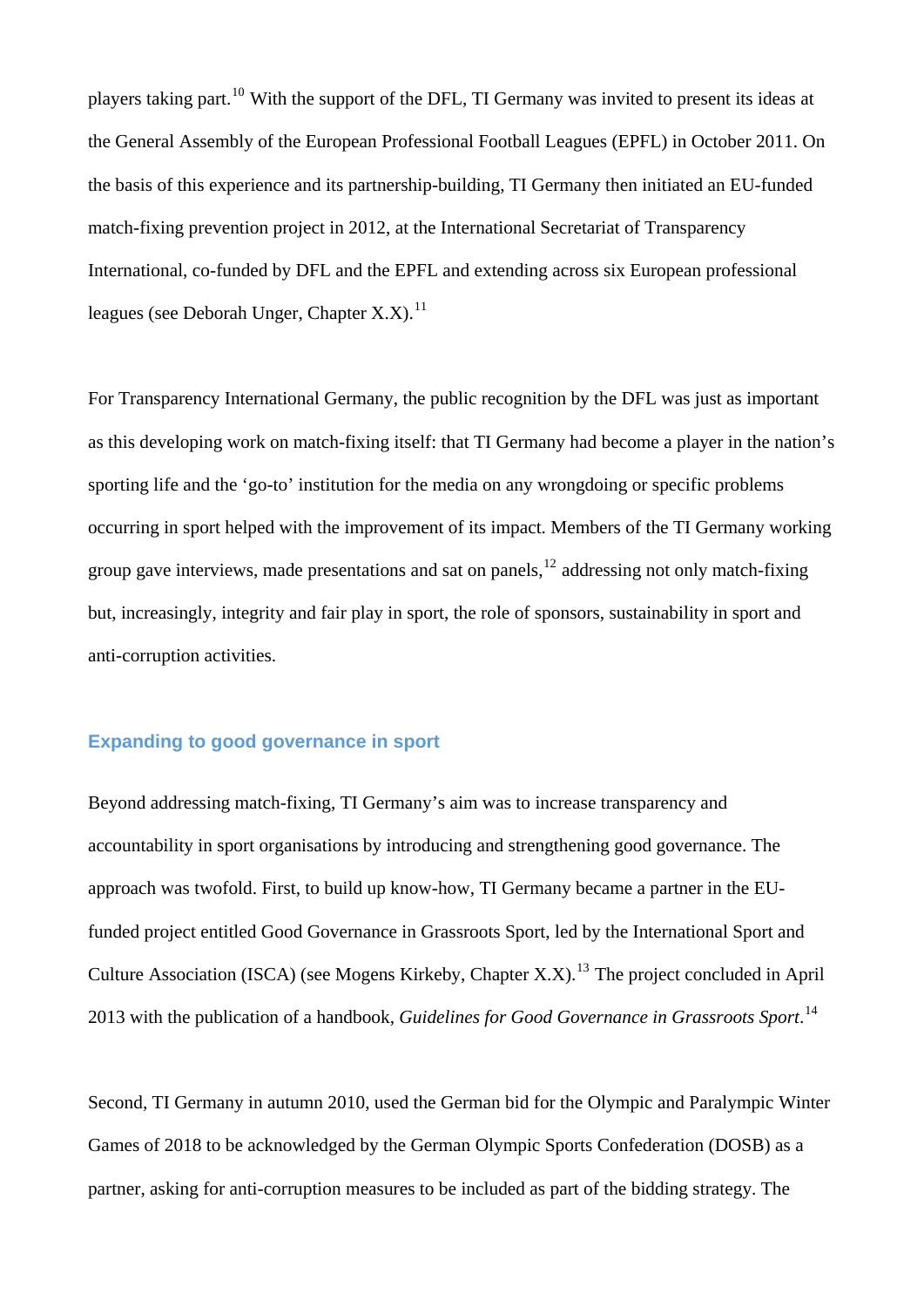request was both too early and too late, however: too early, as the DOSB was not yet ready to take up such ideas from an external stakeholder; and too late, as the bid was already far advanced. TI Germany was even informed that the request from an organisation with an English name to translate the bid book into German in order to let the population know about the details was perceived as strange.

Several months after the failed bid, another bid discussion in Germany, for 2022, began. TI Germany jumped in immediately. In January 2013 it submitted its 'Principles for a Transparent Olympic Bid'[15](#page-5-5) to the DOSB and to the media. On this occasion the timing was right. In summer 2013 a working group on good governance in sport was established by the DOSB,  $^{16}$  $^{16}$  $^{16}$  with TI Germany as a member giving advice. Within two months an ethics code and guidelines on gifts, invitations and conflicts of interest had been drafted and approved by the bidding committee, which included the DOSB, the city of Munich and the smaller cities involved in the bid.<sup>[17](#page-5-7)</sup> When the bid. was rejected by a public poll in November 2013, the DOSB continued its work on good governance, with TI Germany remaining a part of it, advising the DOSB and other national sport federations on how to implement the principles of good governance – transparency, accountability, integrity and  $demoracy - in their day-to-day work and in shaping their internal compliance systems.<sup>18</sup>$  $demoracy - in their day-to-day work and in shaping their internal compliance systems.<sup>18</sup>$  $demoracy - in their day-to-day work and in shaping their internal compliance systems.<sup>18</sup>$ 

## **Thinking globally**

It is not sufficient to limit one's efforts to the national level, however; sport is a global business. The ongoing crisis of sporting mega-events – controversy surrounding the Winter Olympics in Sochi 2014 and the FIFA World Cups in Brazil 2014, Russia 2018 and Qatar 2022 – opens up an opportunity for reform. To join forces in order to increase civil society pressure on national and international sport organisations, in the summer of 2014 TI Germany and Football Supporters Europe initiated a meeting of leading non-governmental organisations, comprising Amnesty International, the International Federation of Terre des Hommes, Human Rights Watch and the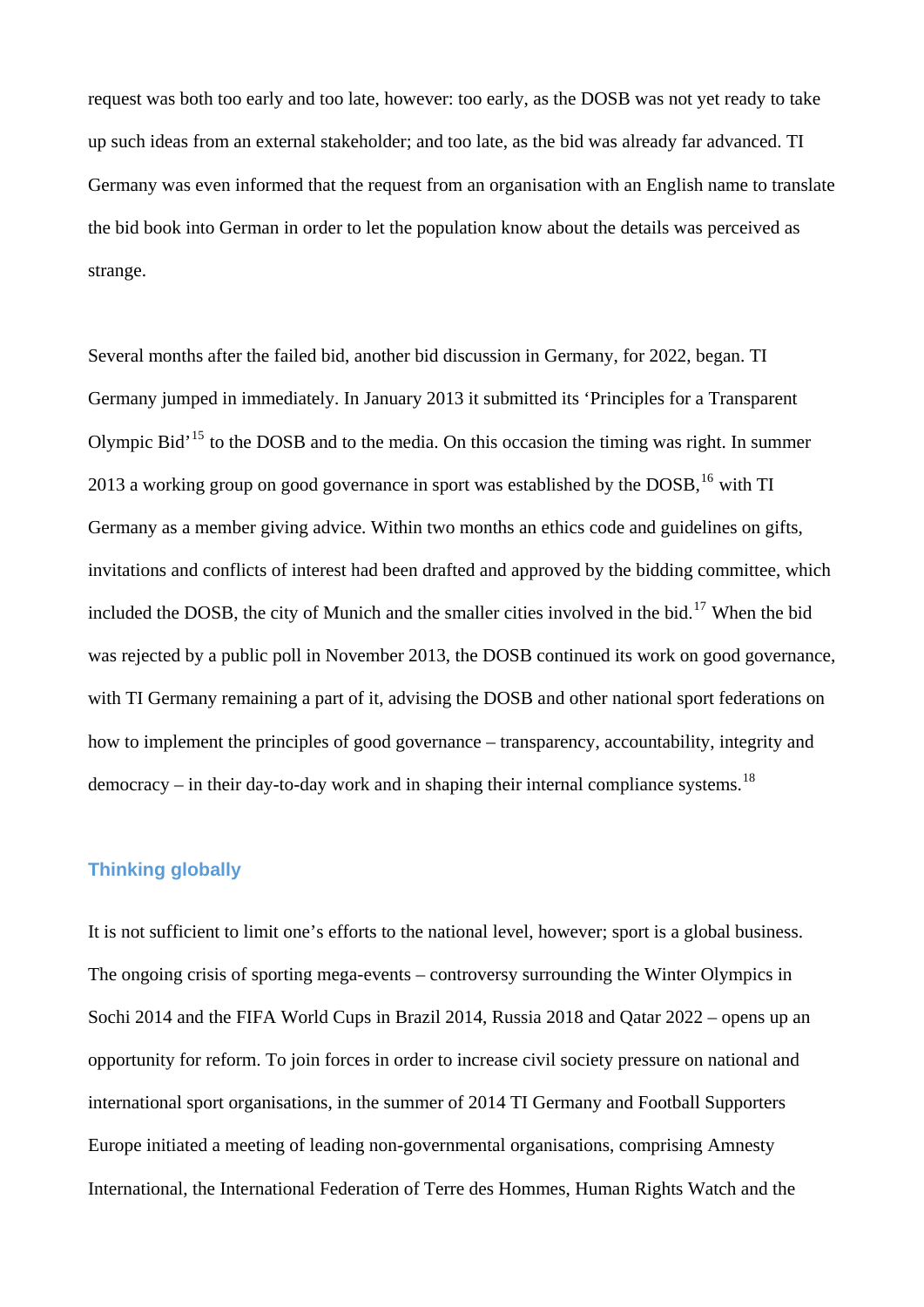International Trade Union Confederation, as well as Supporters Direct and FIFPro, the professional football players' association, from the world of sport. In December 2014 the group sent a letter to the president of the International Olympic Committee, Dr Thomas Bach, asking for 'future Olympic and Paralympic Games as well as Youth Olympic Games and other [sporting mega-events]' to 'be organised in a way that respects human rights, labour rights, the environment and anti-corruption requirements during the entire life cycle of the event – that is, from the early bidding stage on national level to the closing ceremony and final reporting'.<sup>[19](#page-5-9)</sup>

Thus extending its field of activity, after eight years struggling to establish 'sport and corruption' in

the anti-corruption and the sports movements, TI Germany can conclude that it was – and is – hard

work, but worthwhile. Sport is an important part of the lives of so many, especially young people,

whether actively participating or as spectators. Sending a strong anti-corruption message within and

through sport may prove a cornerstone in the fight for a world free of corruption.

#### **Notes**

 $\overline{a}$ 

<sup>&</sup>lt;sup>1</sup> Sylvia Schenk is Chair of the Working Group on Sport of Transparency International Germany.<br><sup>2</sup> The Working Croup on Sport includes courage poople with experience in opert, quab as an other

<span id="page-4-1"></span><span id="page-4-0"></span> $2$  The Working Group on Sport includes several people with experience in sport, such as an athlete who competed up to the level of Olympic participation and an official who worked in national and international sport organisations.

<span id="page-4-2"></span><sup>3</sup> *The Guardian* (UK), 'Two years in jail for match-fixing German referee', 18 November 2005, www.theguardian.com/football/2005/nov/18/newsstory.sport4.

<span id="page-4-3"></span>See section C of Lentze Stopper (Germany), 'Guideline Compliance', *www.ufasports-*

*hospitality.com/fileadmin/user\_upload/documents/Guideline\_Compliance\_-*

<span id="page-4-4"></span>\_*Lentze\_Stopper\_Rechtsanwaelte.pdf.*<br><sup>5</sup> Spielverlagerung.de (Germany), 'Interview mit Declan Hill: "Hoyzer ist ein Held!'", 4 February 2013, *[http://spielverlagerung.de/2013/02/04/interview-mit-declan-hill](http://spielverlagerung.de/2013/02/04/interview-mit-declan-hill/).* <sup>6</sup>

<span id="page-4-5"></span><sup>&</sup>lt;sup>6</sup> See Wikipedia, '2009 European Football Betting Scandal',

*[http://en.wikipedia.org/wiki/2009\\_European\\_football\\_betting\\_scandal](http://en.wikipedia.org/wiki/2009_European_football_betting_scandal)*; and *Daily Telegraph* (UK), 'How German police fell on European football's biggest match-fixing scandal by accident', 5 February 2013, *www.telegraph.co.uk/sport/football/news/9851507/How-German-police-fell-on-European-footballs-biggestmatch-fixing-scandal-by-accident.html*. 7

<span id="page-4-6"></span>The Fédération Internationale de Football Association (FIFA) founded the Early Warning System as a subsidiary (EWS GmbH) in 2007; based in FIFA's Zurich offices, it has its own dedicated personnel. See *www.fifa-ews.com/en*. 8

<span id="page-4-7"></span><sup>&</sup>lt;sup>8</sup> Soccer by the Numbers (UK), 'Fixing matches: mapping corruption', 6 September 2010, *www.soccerbythenumbers.com/2010/09/fixing-matches-mapping-corruption.html.* <sup>9</sup>

<span id="page-4-8"></span><sup>&</sup>lt;sup>9</sup> European Professional Football Leagues (Switzerland), 'German Bundesliga and DFB "Together against Match Fixing"', *www.epfl-europeanleagues.com/bundesliga\_DFB.htm;* Gemeinsam-gegen-Spielmanipulation.de (Germany), 'Spiel Kein falsches Spiel', *[http://gemeinsam-gegen](http://gemeinsam-gegen-spielmanipulation.de/index.php/startseite)[spielmanipulation.de/index.php/startseite](http://gemeinsam-gegen-spielmanipulation.de/index.php/startseite)*.